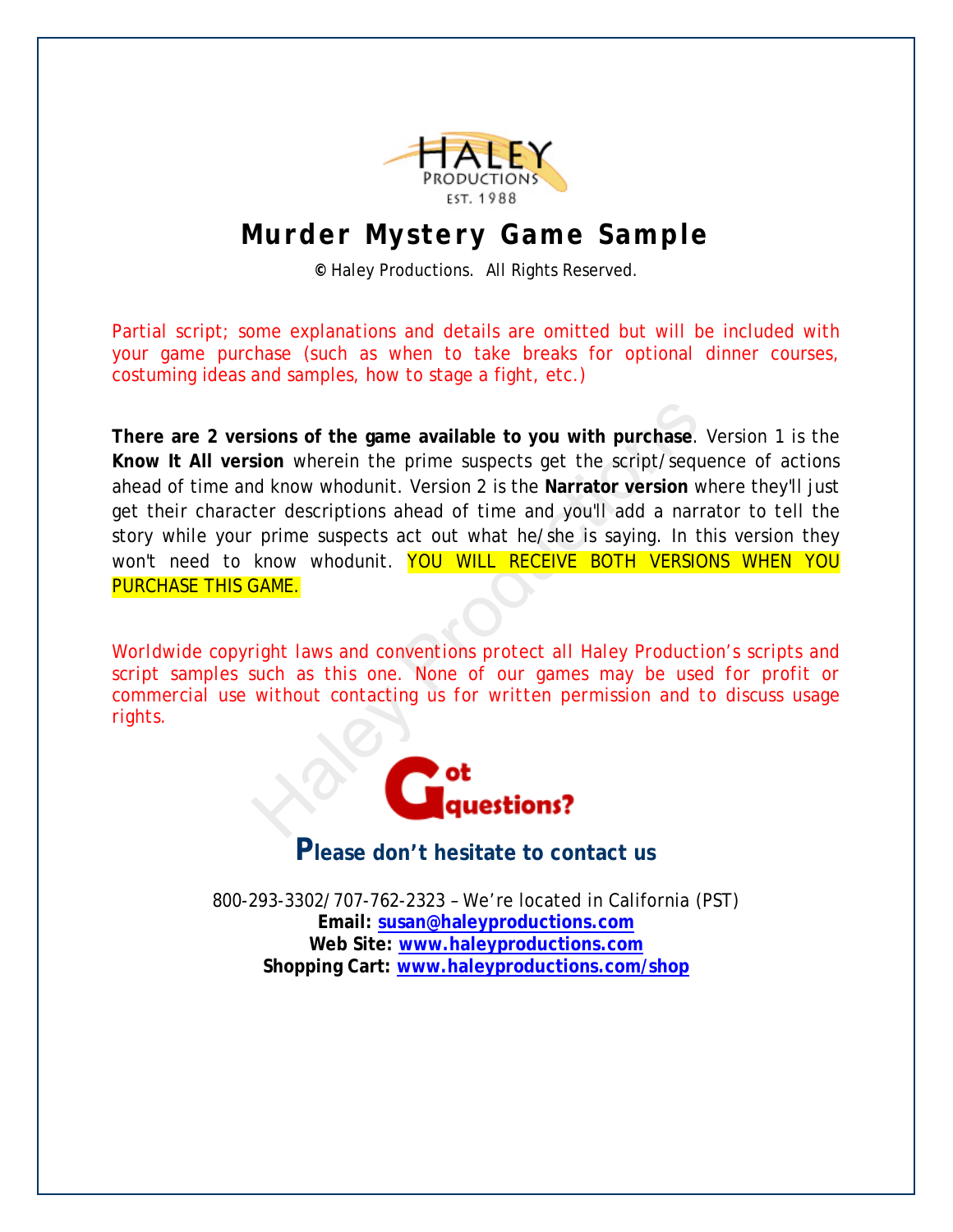## **----- KNOW IT ALL VERSION -----**

Use this version of the game if your prime suspects will know whodunit (We recommend this version for larger groups of 60 or more).

#### A sample of the **NARRATOR VERSION** follows.

### **HOW THE KNOW IT ALL VERSION OF THIS MYSTERY GAME WORKS:**

• You'll need to cast your prime suspects (see character descriptions below). They'll have full knowledge of the script, which means they'll know whodunit.

• The rest of your guests will take on the role of detective and it will be their job to actively solve the case by examining evidence, finding clues, following and questioning suspects - whatever it takes for them to solve the mystery.

#### **Essentially, everyone will have a crucial, interactive part in the mystery.**

• The whodunit will be about 1 1/2 to 2 hours long but you can make it shorter by tightening up the sequence of events *(warning: this means LESS audience participation)* or longer by allowing more time between the scenes/action.

NOW THELE VERSION OF THIS MESTERT SAW<br>ast your prime suspects (see character descriptions below). T<br>script, which means they'll know whodunit.<br>guests will take on the role of detective and it will be t<br>case by examining ev • Your guest actors won't have to memorize a lot of dialogue but they will have to be familiar with a sequence of events (see script sample below) or timeline (see our sample timeline) that will move the mystery through the clues, the murder(s) and the solving of the crime. They'll have to carry out certain actions (like arguments) and suspicious activities to set themselves up as suspects.

• All are mystery games are challenging to solve but they're also comedies - a great combination for an unforgettable event.

• This will not be a stationary mystery - it will be action-packed; we get people active and involved unlike those mysteries-in-a-box where everyone just sits around reading their part and asking questions they get from a booklet.

**NOTE: You can modify any of our mystery games to best suit your needs so long as each suspect maintains a motive to commit the crime(s).**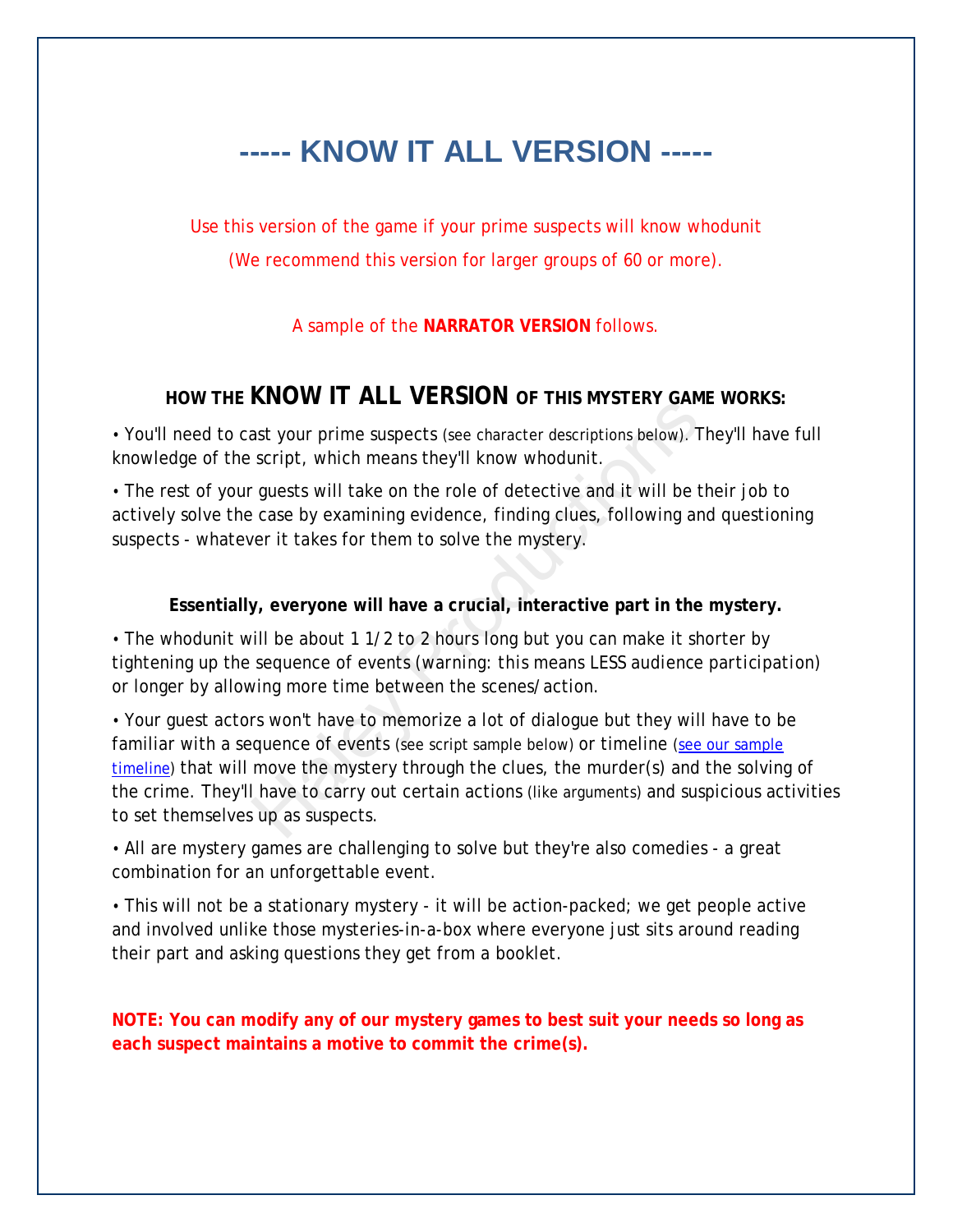## **Murder On Maui**

**YEAR:** Present day.

**EVENT:** One of **Harold Logan**'s legendary luaus. Tonight is a very special night because **Harold** is hosting a fund-raiser for the Hawaiian Association of Authentic Leis (HAAL for short), an organization that is comprised of artisans that make authentic, handmade Hawaiian leis. Yeah, right.

**PLACE:** Maui, Hawaii

#### **PRIMARY SUSPECTS**

**These are the folks who will have full knowledge of the mystery; you'll give them the complete script ahead of time.**

The the folks who will have full knowledge of the mystery; you'll give<br>plete script ahead of time.<br>Albert Logan: The owner of the Pineapple Haven Hotel, He was<br>o his wealthy ex-wife, Stella's "gift" of this hotel during th **Harold Albert Logan:** The owner of the Pineapple Haven Hotel. He was born in Hawaii so his wealthy ex-wife, **Stella**'s "gift" of this hotel during their divorce was a surprisingly nice one – he was able to return to his beloved place of birth. This "gesture" doesn't mean that **Stella** doesn't scare him or that he doesn't hate her. He wishes she would just disappear from his life for good. Alas, that is not to be. Not only is SHE making an appearance tonight but **Thomas Magnus**, the man responsible **Harold**'s latest run-in with the police, is attending the fund-raiser with that hack psychic crazy woman, **Abigail Wiggins**. In addition, **Harold** has no idea whether the entertainer he hired, **Donny Wo**, can really sing since **Harold** was drunk when he hired the man.

**COSTUME:** Costume suggestions for all prime suspects included in full script.

**Bambi Bianca: Harold**'s girlfriend, or fiancée as she likes to think of herself. She's an ex-con turned mud wrestler who'll use anybody and everybody if it works to her advantage. She currently mud wrestles at the Comeoniwannalayya Bar. For **Harold**, she puts the "l" in "lei" – her little joke that she doesn't mind repeating to everyone. Beware anyone that tries to come between **Bambi** and her man (including his ex).

Note: If you need to tone this character down, you can simply make her a waitress in the Dive On In Bar. She doesn't have to be an ex-con.

**Stella Capwell: Harold**'s uptight and nasty ex-wife from New York. Having come from an extremely wealthy (old money mind you) family, **Stella** gave the Capwell-owned Pineapple Have Hotel to **Harold** in their divorce settlement. She figured Hawaii was far enough away from New York so she wouldn't be bothered with him anymore. Only now, **Stella**'s accountants have brought to her attention what a big money maker the hotel *could* be if it weren't for **Harold** running it to the ground. Never one to ignore a moneymaking situation, it's now time for **Stella** to exercise her power and kick **Harold** back into the gutter from whence he came--without HER precious little hotel. She hired **Thomas Magnus** to spy on her husband as she gathered more ammunition against him and more information about the value of the property. **Thomas** uncovered an illegal gambling operation at the hotel and found out **Harold** was in debt and about to lose the hotel due to his gambling addiction. **Magnus** informed the police about **Harold**'s illegal operation but **Harold** was set free after jury misconduct resulted in a mistrial; the prosecution decided not to re-try the case.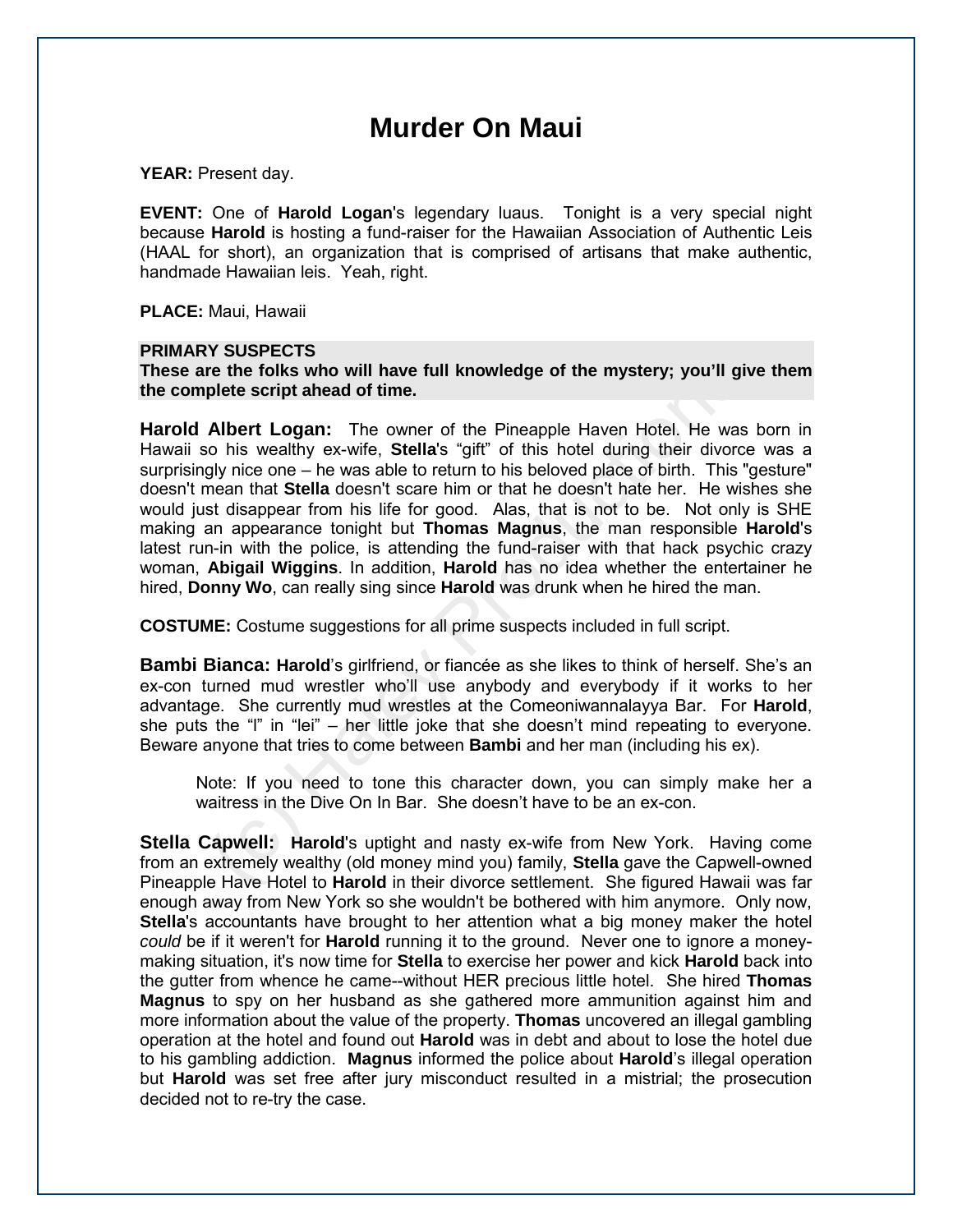**Ruth Astoria: Stella**'s daughter from her first marriage *(if there's not enough of an age difference between Ruth and Stella, then make Ruth Stella's stepdaughter).* A snotty little witch with a bad attitude. She hates her mother and clearly has no respect for her either. She also has a love/hate relationship **Harold** because, while he was married to **Stella**, he and **Ruth** had a one night stand that **Ruth** thought really meant something. **Harold** didn't and broke **Ruth**'s heart. Now **Ruth** is back with a vengeance to show **Harold** what he's missing and to do anything to get him back.

If you find the affair inappropriate, simply have **Ruth** pine away for **Harold** – the old "unrequited love for an older man" syndrome.

(*hmm*, is Hawai known for its voodor???). She's wered – very new-age<br>1. She's an island native with a long line of ancestors that were "natives"--a fact of which she is most proud. She feels that the Pineapple Have<br>4--a **Mrs. Abigail Wiggins:** She claims to be an author, psychic and expert on island voodoo *(hmm, is Hawaii known for its voodoo???)*. She's weird – very new-agey and "organic". She's an island native with a long line of ancestors that were "natives" of the big island--a fact of which she is most proud*.* She feels that the Pineapple Haven Hotel is cursed with bad energy (chi) and has often picketed the place encouraging tourists to stay away or suffer the curse. She has tried to convince **Harold** to donate the hotel property to the state to free his karma from the bad chi that surrounds him. He just thinks she's crazy and has refused - naturally. She and **Thomas** are friends, **Abigail** having psychically helped him on several of his cases. She has insisted **Thomas** escort her to this event because she strongly senses there will be trouble, the kind of trouble that **Thomas** is a pro at handling. Plus they both support HAAL of course (little do they know what that really means!).

**Thomas Q. Magnus:** A private eye. He and **Abigail Wiggins** are chums and he is here at her request because of her premonitions, even if it means facing **Harold Logan**. What turns out to be a bonus of sorts for **Thomas** is the fact that **Stella** shows up. She owes him money for the job he did for her. **Thomas** loves this island and couldn't imagine living on the mainland ever again. Like **Abigail**, he is an avid supporter of anything having to do with Hawaii and the preservation of Hawaiian tradition and lore. Like **Abigail**, he honors the Hawaiians' respect for their ancestry.

**"Rebel" Hanukkaiiaihani** *(have fun pronouncing this!):*He's **Harold**'s business partner. When **Harold** makes money, he makes money and vice versa. He's just as worried as **Harold** is about **Stella**'s visit and what it could mean. **Rebel** and **Harold** are like two peas in a pod – two men who never really matured beyond being rebel bad boy teenagers. They party hard, love hard, gamble hard and love to run a good scam. They certainly believe they are God's gift to women.

**Donny Wo:** A smarmy lounge singer – you know the type. The younger women laugh at him, the older women love to flirt with him because he makes them feel like a million bucks with his insincere charm. **Harold** hired him to sing at the luau but only after **Donny** barraged the man with daily calls and daily appearances. **Harold** didn't really want any entertainment – he has a tape deck and cassettes, what more do people want?

**SECONDARY SUSPECTS (optional).**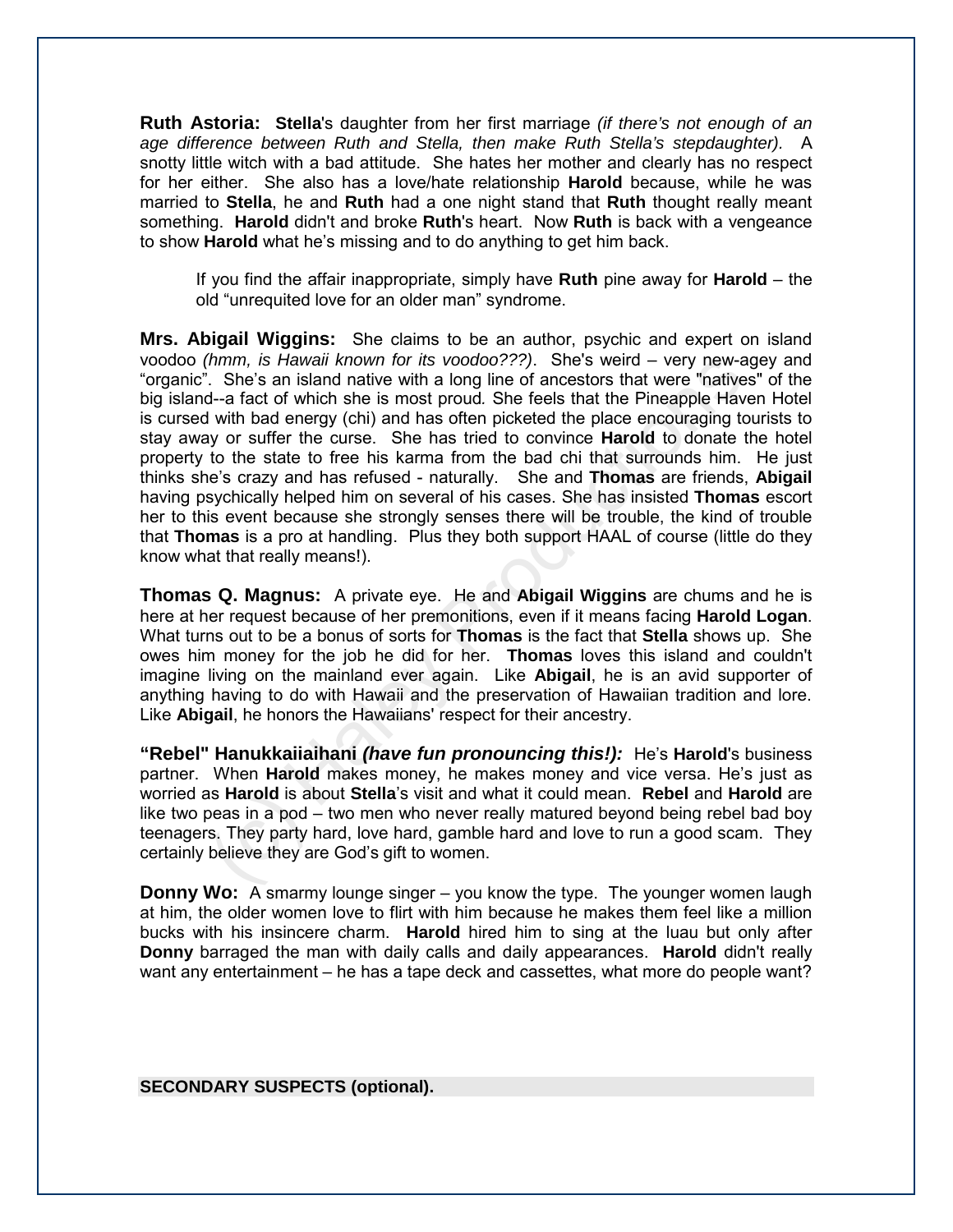Remember, EVERYONE will be actively involved in this mystery because it will be their job to solve the case and because you'll be encouraging them to come in costume and in character. Use any or all of these secondary suspects if you have "extra" cast members you want to use or if you have some guests who want to take on a character but not take on the full responsibility of a primary suspect. Give them their secondary suspect instructions (included) and let them run with it. \*\*\***FOR LARGE GROUP MYSTERIES (75 OR MORE):** I'd definitely suggest you cast your secondary suspects. During the mystery it will be the secondary suspects' "job" to act as general support for the primary suspects. They'll roam the room "gossiping" about the goings-in, quiet the audience down during a main action, answer questions, bring primary suspects to tables for questioning and make sure your guests have seen the physical clues that have been revealed.

There's a separate document included with this kit that contains instructions for these guests.

- 1. **Sadie Summer: Abigail**'s new very enthusiastic assistant who is in "psychic" training (she does everything **Abigail** does with complete and utter reverence for her mentor).
- 2. **Chyna Doll: Rebel**'s girlfriend. She, like **Bambi**, is a champion mud wrestler who will challenge anyone who rubs her the wrong way to a wrestling match. **Rebel** loves wrestling with her—he thinks it's sexy--but everyone else is just a little afraid of her, except **Bambi** who's up for the challenge of winning any fight.
- 3. **Robert: Stella**'s driver and generally abused go-fer. **Robert**'s in love with her, being the masochist that he is, so he does her bidding immediately and without question.

**Stella** needs to use him and abuse him as much as she can during your mystery.

here's a separate document included with this kit that contains instructies<br>ee guests.<br>
adie Summer: Abigail's new very enthusiastic assistant who is in "paining (she does everything Abigail does with complete and utter re 4. **(and 5) Mack and Matilda Titmouse:** They won a free vacation to the Pineapple Haven hotel. They're working class types who look like the tourists you love to make fun of (in a gentle sort of way). They have never traveled far from their home town and are beside themselves with exuberant touristy joy. They ask for everyone's autographs – even if they're not famous - and take pictures of themselves with everyone and everything with wild abandon. *\*They are a great way to get photos of your mystery so make sure you arm them with a camera.*

#### **MOTIVES – provided in full script**

#### **THE SEQUENCE OF EVENTS**

ORGANIZER NOTES - There are notes to the organizer preceding any scene that requires props or some sort of prep work (like making up the victim).

#### **0:00**

Everyone but **Stella** and **Ruth** get out there mingle with your guests. Remember you're in character now!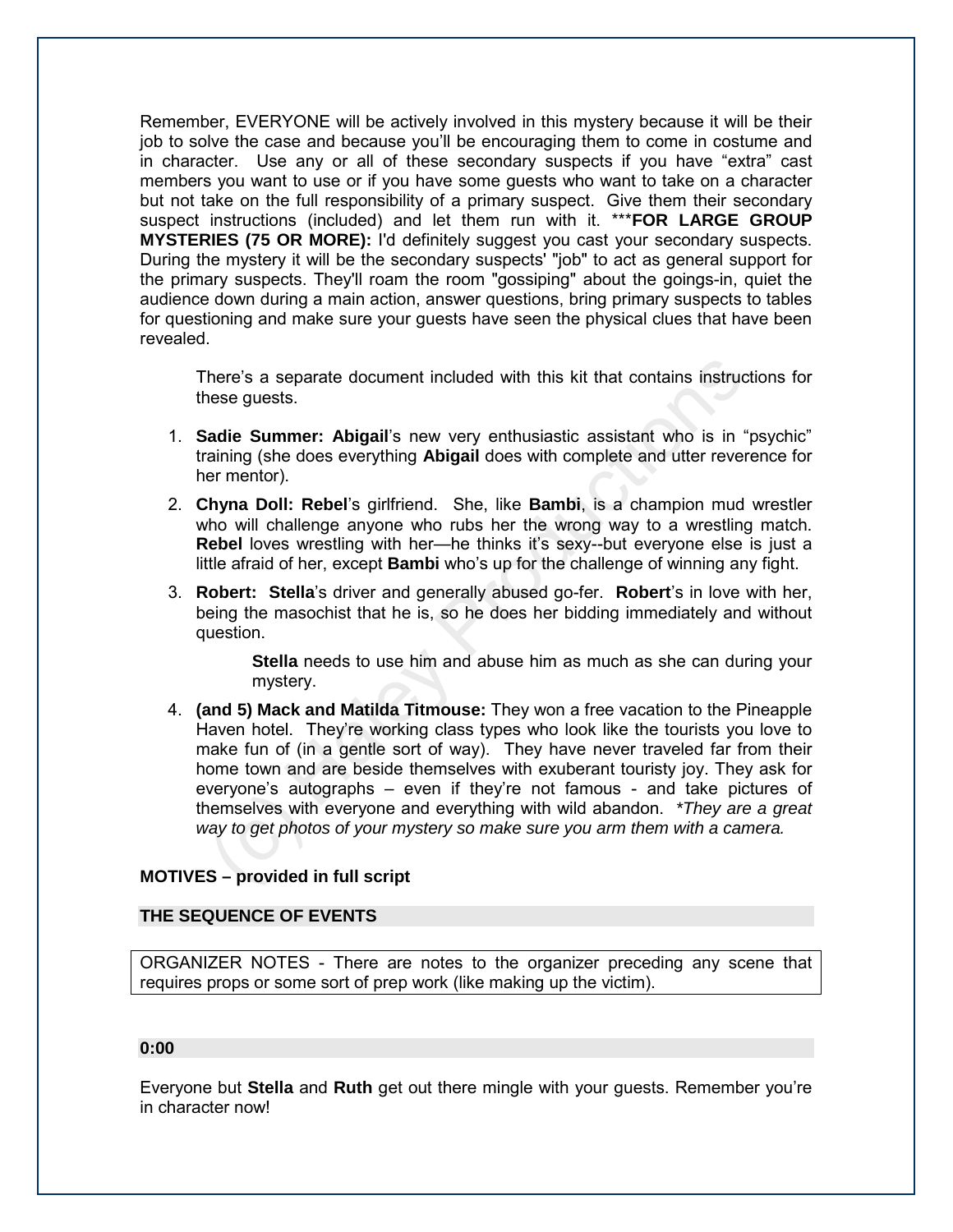**Harold** begins to drink heavily in light of the fact that his ex-wife has chosen to pay him a visit and he is anxiously dreading her arrival (he doesn't know **Ruth** will be coming with her). As he tells his guests, he has no idea why **Stella** is coming but knows it can't be a good thing.

**Bambi** is all over **Harold**. Her protective gear is going up in anticipation of confronting the ex-wife. She makes it clear to everyone that she hates **Stella** for the way she's treated her stud muffin. She brags that she knows people who know people who know how to make someone hurt. All she has to do is say the word. She wonders if **Stella** knows how to wrestle because she's thinking about challenging her to a match.

**Rebel** is organizing a back room card game for after the fundraiser and doing his best to solicit donations for HAAL. He keeps questioning **Harold** about **Stella** and why she's paying him a visit. He has as much to lose as **Harold** if she's here to cause trouble and he makes sure **Harold** (and everyone else) knows it – goes to his motive to kill Stella.

**Donny** is flirting with all the women and gossiping with them about different people there (the prime suspects especially). He serenades the guests with tidbits of cheesy songs (suggestions: "Tiny Bubbles", "Feelings", "You Light Up My Life" and even "I'm Too Sexy for My Shirt").

organizing a back room card game for arre free truncariser and colong his<br>onations for HAAL. He keeps questioning Harold about Stella and wh<br>im a visit. He has as much to lose as Harold if she's here to cause trou<br>s sure H **Abigail** tells anyone who will listen about the new book she's writing about Hawaiian ancestral rituals of the dead called RITUAL RECIPES FROM BEYOND THE GRAVE (Examples of other book titles she may have written: WHO DO VOODOO? YOU DO! MAGICK FOR MERE MORTALS.) She drones on and on about how her family settled here many generations ago--some of the first settlers ever to live on the island*.* She says she senses many spirits walking among us this evening and while she supports HAAL, it's really her premonition of evil that has drawn her here – yet again. She reveals her premonitions about the bad chi of the hotel, her protesting often to chase away the tourists and her desire to have **Harold** donate the land to Hawaii.

**Thomas** is by **Abigail**'s side. Together they relate to the guests why **Abigail** felt it was important to have **Thomas** here tonight and they can chat about the past cases they solved together: the case of the missing 1000 pound prized pig; the case of the forged Jack Lord clown painting – yes, Jack Lord the actor who played Steve McGarrett on the TV show, *Hawaii 5-0* was also a painter (okay I'm making this up); the case of the murdered undertaker.

You can wing it or use these examples – it's up to you.

**Thomas** also relates the details of his relationship with **Stella Capwell** and, as a result, **Harold Logan**. He's determined to make her pay her bill when he sees her tonight (having heard about her impending arrival through **Rebel**).

After about 5 or so minutes of mingling, **Rebel** physically tries to remove **Thomas** from the room, stating that he's a no-good prying SOB who almost landed **Harold** and him in jail. **Harold** joins in. All 3 push and shove at each other and threaten each other to bring out the connection between all of them.

**Abigail** pulls **Thomas** away from the other men and retorts that she will withdraw her big donation to HAAL if they don't treat **Thomas** with more respect. That immediately stops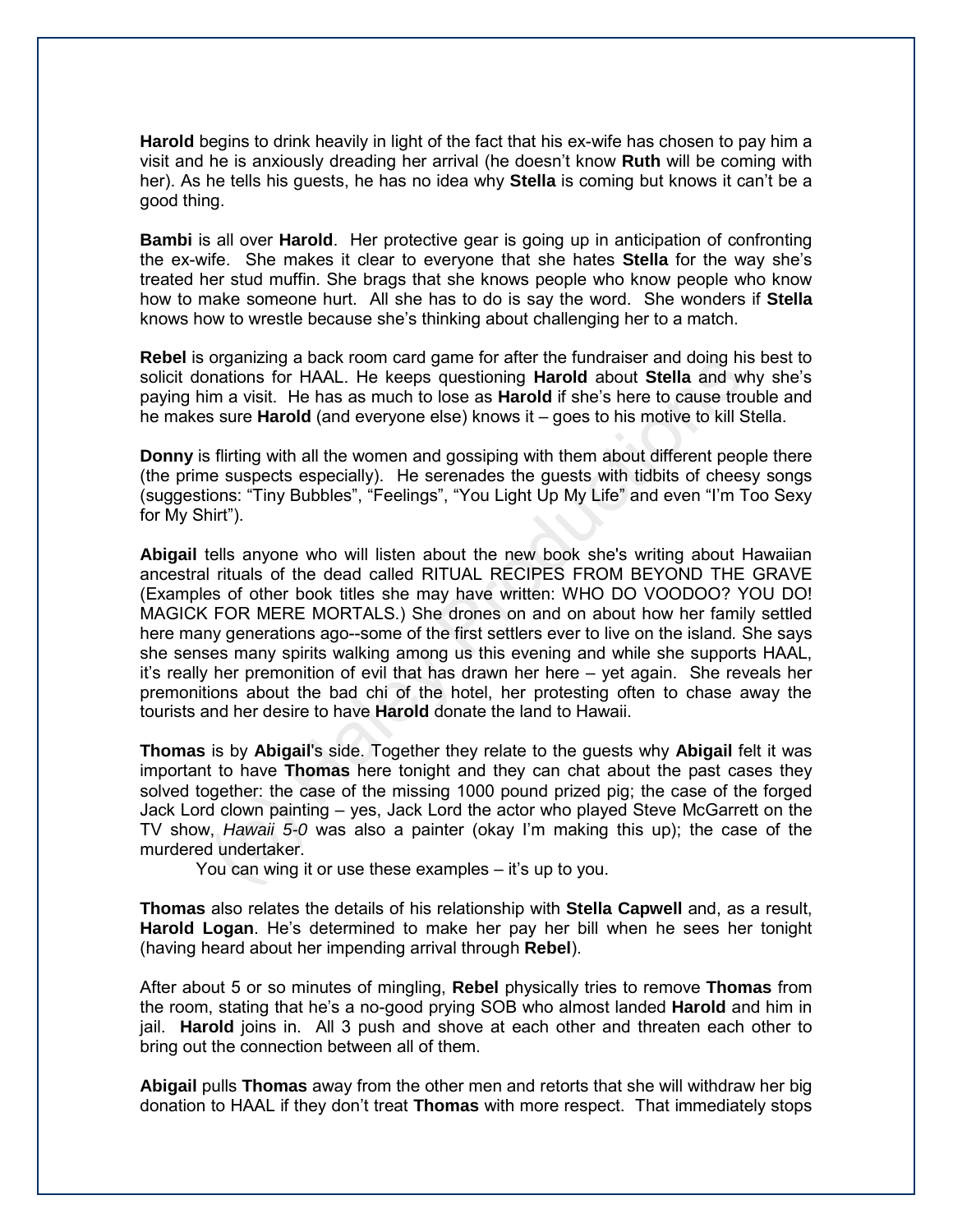them. **Rebel** smoothes **Thomas**' shirt down and apologizes, saying HAAL is desperate for donations. He laughs at his little inside joke. **Harold** chuckles as well then mumbles an apology and moves off to prepare for the next scene.

#### **0:10**

**Harold** gets everyone's attention to welcome them to his hotel. He thanks them for their support of HAAL. He points out a few guests that are famous for their authentic leis, a lost art in this world of mass production.

**Bambi** suddenly interrupts him, saying that she forgot to give him something—one of his employees was looking for him earlier to give him this envelope and **Bambi** volunteered to deliver it to him. She delivers it along with a sexy kiss.

NOTE: YOU CAN HAVE A GUEST OR SECONDARY SUSPECT DELIVER IT TO HIM SO LONG AS YOU'RE SURE THEY WILL NOT KEEP THE CLUE TO THEMSELVES.

Inside the sealed envelope is a money order for \$5,000 made out to **Harold** and a note. **Harold** informs the guests that a person by the name of J. Hanapepe has made a \$5000 donation to HAAL. He reads the note aloud: "Mr. Logan, there's more of this--much more--for HAAL if you sell this place to me. I will be in touch."

He then puts the note on the evidence table you'll have set up.

- **HAROLD:** So either this Hanapepe person wants to buy quite a few hundred leis or he – or she - wants to buy my hotel.
- **BAMBI:** You're selling this goldmine over my dead body! I have classy plans for this place that'll make us even more money!
- is was looking for him earlier to give him this envelope and **Bambi** Volutive it to thim. She delivers it along with a sexy kiss.<br>
O HIM SO LONG AS YOU'RE SURE THEY WILL NOT KEEP THE CL<br>
O HIM SO LONG AS YOU'RE SURE THEY W **HAROLD:** I'll never sell, baby, don't you worry none. Hey, if anyone knows more about this Hanapepe person please tell me so I can properly thank them on behalf of HAAL. And because this generous donation is made out to me personally, I will sign it over to HAAL because that's the kind of guy I am: Honest as the day is long.

#### **0:15 PRACTICE**

**Stella** makes a grand entrance and calls out to **Harold**.

**Ruth** appears to stand next to her.

**Harold** sees them and says, "**Ruth** what the hell are you doing here?"

**Stella** orders **Harold** to come to her immediately.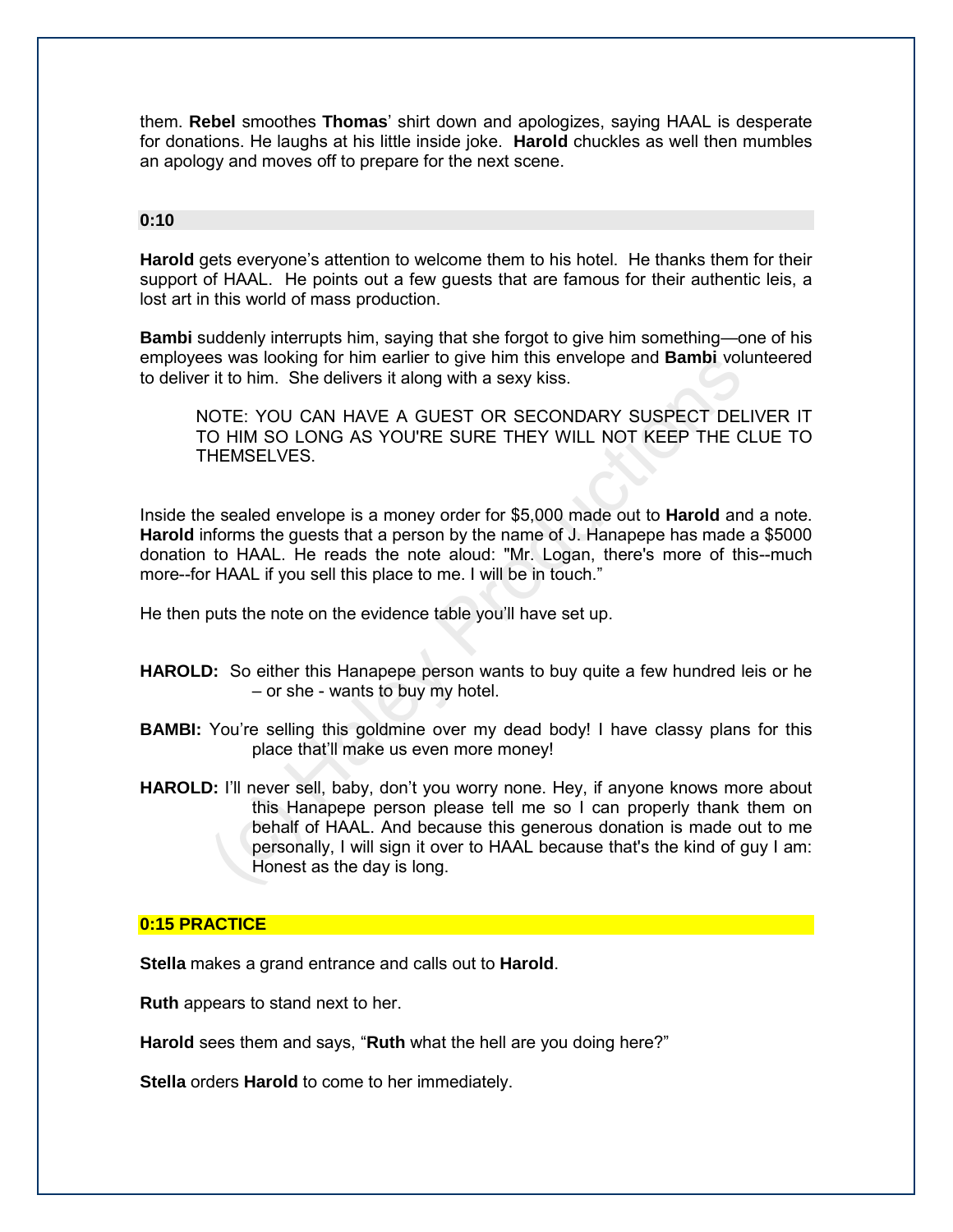**Ruth** coyly says, "Yeah, '*daddy*', come to mama!"

He ignores them both, using guests to hide behind as he sort of runs away from the women.

**Stella** chases after **Harold** as **Ruth** sashays after them, clearly enjoying **Harold**'s discomfort.

**STELLA (to Harold):** You're well on your way to being drunk as usual and you continue to be the loser you've always been I see.

uts herself between Stella and Harold. She pushes Stella and tells he<br>ves her the once over and simply says, "The very definition of poor white<br>the around the now-infuriated Bambi.<br>to Stella's retreating back): Come on, wr **Bambi** puts herself between **Stella** and **Harold**. She pushes **Stella** and tells her to get out.

**Stella** gives her the once over and simply says, "The very definition of poor white trash" and moves around the now-infuriated **Bambi**.

**Bambi (to Stella's retreating back):** Come on, wrestle me, right here, right now. I'll take you down so fast…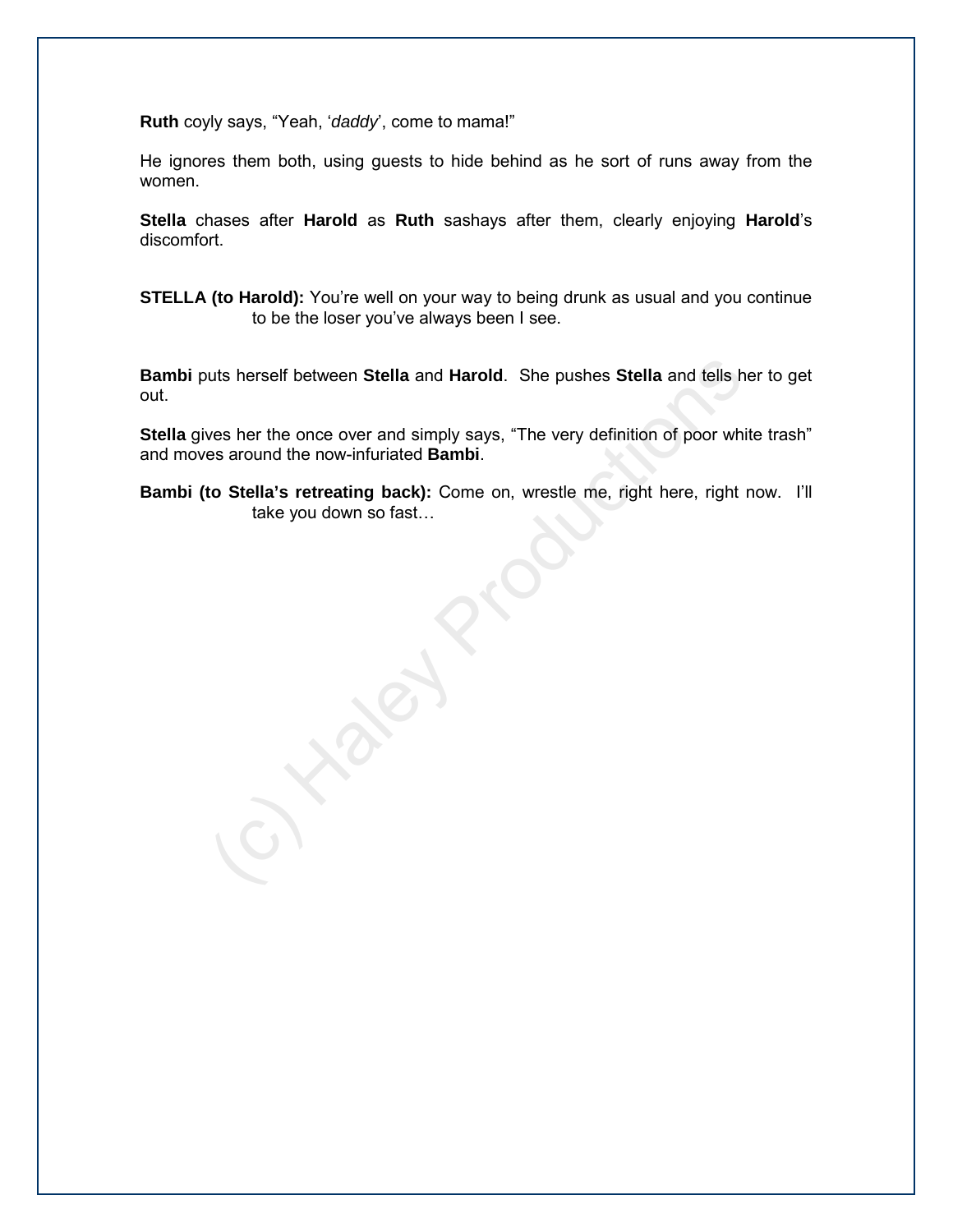# ----- NARRATOR VERSION -----

Use this version of the game if you **don't** want your prime suspects to know whodunit. They will simply follow instructions provided by your narrator.

### **HOW THE NARRATOR VERSION OF THIS MYSTERY GAME WORKS:**

- You'll need to cast your prime suspects (see character descriptions below). They'll get their character descriptions and the basic premise of the mystery but that's it. Y ou'll also cast a narrator to be the storyteller. Your prime suspects will act out what the narrator says. They'll have to carry out certain actions (like arguments) and suspicious activities to set themselves up as suspects.
- Example the compute that the same than the marked the matriculate of the matriculate of the matriculate of the matriculate of the matriculate of the matriculate of the matriculate of the matriculate of the matriculate of t • The rest of your guests will take on the role of detective and it will be their job to actively solve the case by examining evidence, finding clues, following and questioning suspects - whatever it takes for them to solve the mystery.

#### **Essentially, everyone will have a crucial, interactive part in the mystery.**

- The whodunit will be about 1  $1/2$  to 2 hours long but you can make it shorter by tightening up the sequence of events *(warning: this means LESS audience participation)* or longer by allowing more time between the scenes/action.
- All are mystery games are challenging to solve but they're also comedies - a great combination for an unforgettable event.
- This will not be a stationary mystery it will be action-packed; we get people active and involved unlike those mysteries-in-a-box where everyone just sits around reading their part and asking questions they get from a booklet.
- **NOTE: You can modify any of our mystery games to best suit your needs so long as each suspect maintains a motive to c ommit the crime(s).**

Prior to your mystery event/party, you'll send your prime suspects complete character descriptions of all the suspects – which are the same as described above, costume suggestions and the following instructions.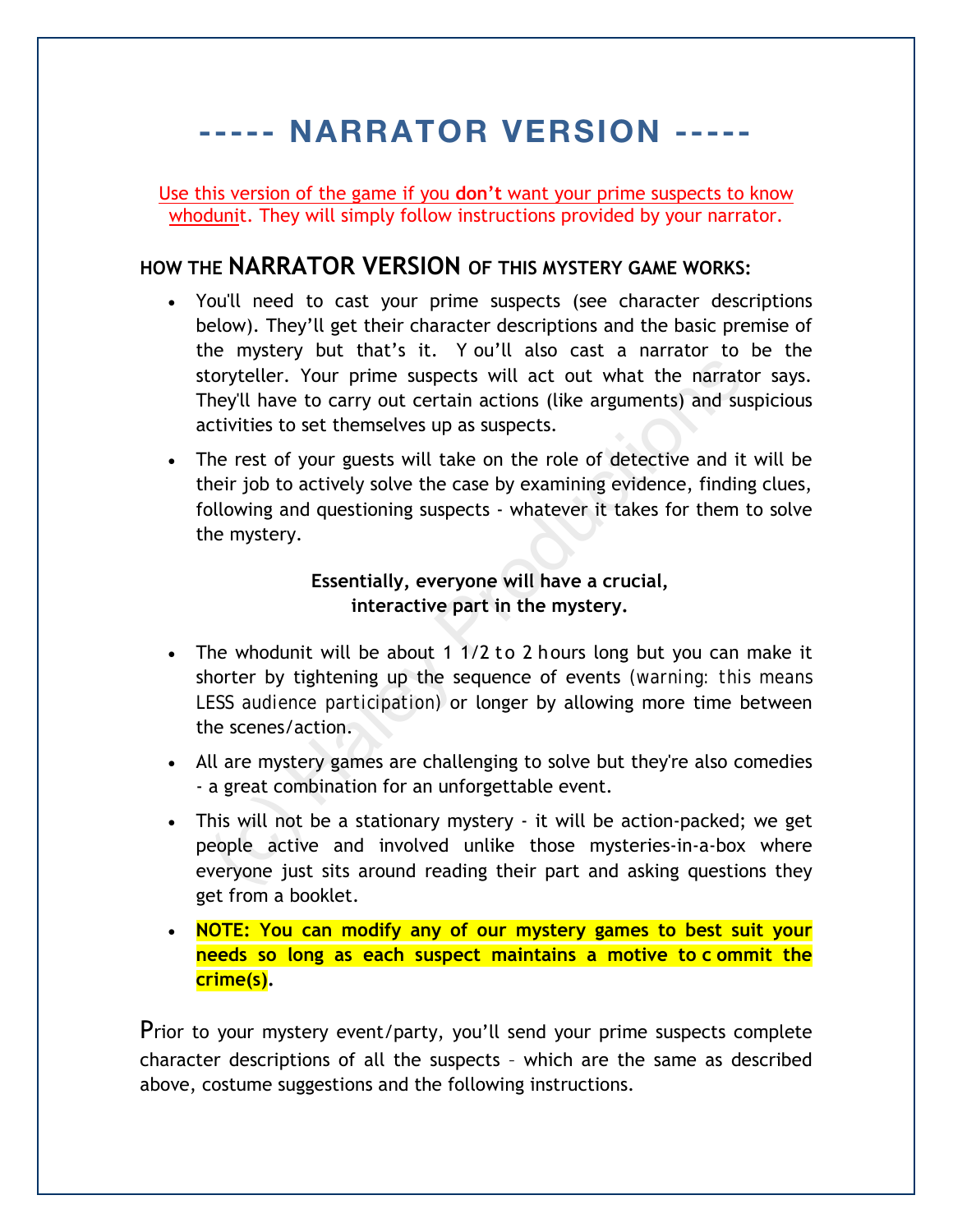## **THE NARRATOR This character will narrate the action in the mystery game.**

mappired). You also need to react - as your character - to what's getry so listen well to your narrator and don't hesitate to interact<br>low suspects and the audience. Have fun, let loose, and ham it u<br>PRIME SUSPECTS, WHEN T As a prime suspect, your instructions are very easy. Your job will be to act out what this narrator says and follow his instructions *(feeling free to ad lib if you are so inspired)*. You also need to react – as your character - to what's going in the mystery so listen well to your narrator and don't hesitate to interact with your fellow suspects and the audience. Have fun, let loose, and ham it up!

## **PRIME SUSPECTS, WHEN THE MYSTERY STARTS HERE'S WHAT YOU'LL NEED TO DO:**

- Mingle and introduce yourself. Work the room! Get into the fun of playing your character.
- Use the character bio we've provided to tell your story and to gossip about your fellow suspects.
- Engage in conversations with guests and answer their questions. A ny time the narrator is not narrating the story you should be mingling and playing up the story as it unfolds.
- *Any additional character notes/actions are inserted here in the full Narrator version.*

## **YOUR PRIME SUSPECTS WON'T GET THE FOLLOWING INFORMATION; ONLY YOU AND YOUR NARRATOR WILL. This is what he/she will read during the mystery:**

ORGANIZER NOTES - There are notes to the organizer preceding any scene that requires props or some sort of prep work (like making up the victim).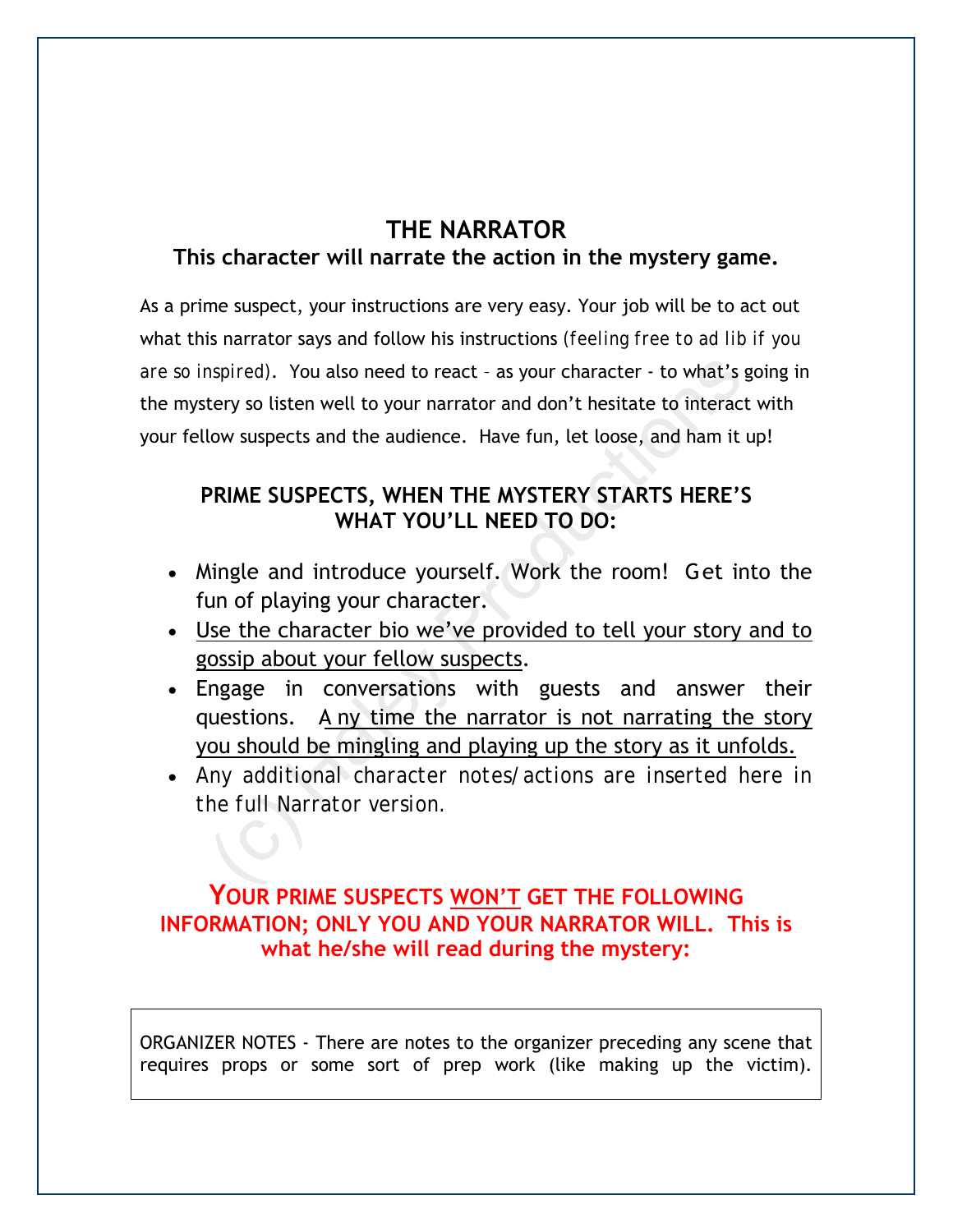**Narrator:** Welcome Ladies and Gentlemen. My name is Bert (Berta) Beetlejuice and I am here to lead you through this mystery. I hope by now you've met everyone. If you haven't yet had the chance, don't worry you will. That being said, Harold Logan would like to welcome you to his hotel and thank you for your support of HAAL. Ahhh, it appears that Bambi has something for Harold, don't you Bambi?

#### **NARRATOR NOTE:**

- 1. Allow Bambi to give Harold the sealed envelope. Inside the sealed envelope is a money order from one J. Hanapepe for \$5,000 made out to **Harold** and a note. *"Mr. Logan, there's more of this--much more--for HAAL (H.A.L.??) if you sell this place to me. I will be in touch."*
- 2. If necessary, prompt Harold to open the envelope and tell everyone what's in it. He should read the note aloud and tell everyone about the check and who it's from.
- 3. Be sure these items are placed on the evidence table.

#### **0:10**

**ORGANIZER:** Make sure Stella and Ruth are ready for their dramatic entrance. Instruct Stella to call out for Harold as she arrives.

(c) How Bambi to give Harold the sealed envelope.<br>
Inside the sealed envelope is a money order from one J. Hanapepe<br>
\$5,000 made out to **Harold** and a note. "Mr. Logan, there's more<br>
this-much more-for HAAL (H.A.L.??) if y **Narrator:** *(Remember, you'll need to pause to allow actions to happen and you may need to prompt your suspects too. The more fun you have the more fun everyone else will have. I've provided places to pause in this next section to help you visualize what you need to do throughout the mystery).* We have some new arrivals folks. I do believe this is Stella Capwell and her daughter Ruth. Harold looks quite uncomfortable to say the least. (Pause to allow them to be seen by the group and for Harold to react.) Harold seems intent on ignoring both of them as he desperately tries to engage in conversation with any guest he sees. Stella chases after Harold as Ruth sashays after them, clearly enjoying Harold's discomfort. (Pause) Ah wait, there's Bambi putting herself between her man and his ex. She pushes at Stella and tells her to get out. Stella gives her a disdainful once over and pushes her way around Bambi. Bambi is ready for some wrestle-mania with that move! (Pause) Stella ignores her and asks Harold about the \$5,000 bribe he just received to sell the Pineapple Haven Hotel. (Pause) Harold insists he won't sell the hotel – to anyone. (Pause) Bambi rushes up and drapes herself on Harold. She plants a nice big kiss on him to claim what's hers. (Pause) Ruth immediately pushes Bambi aside and then pushes Harold, calling him a jerk. She storms away.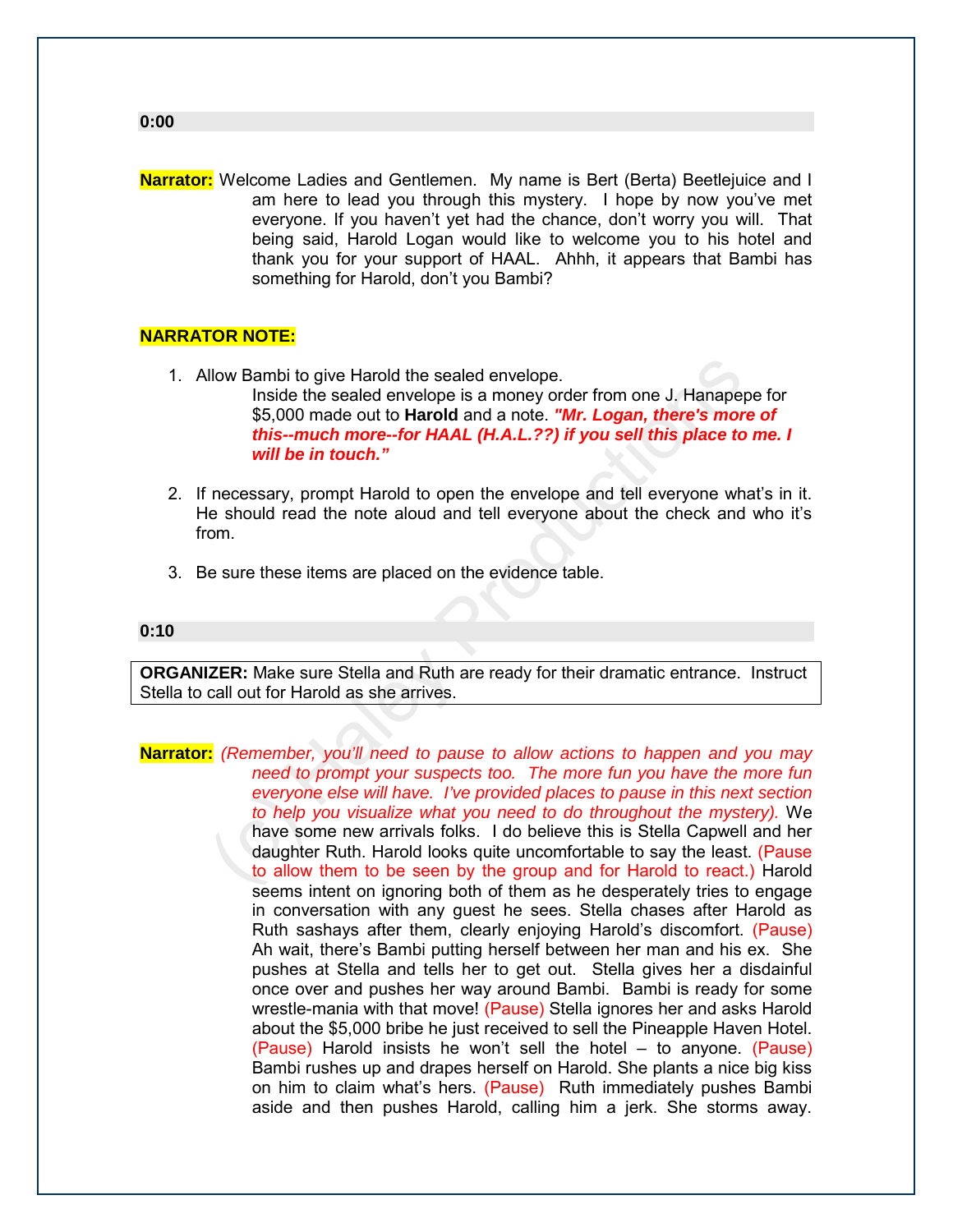(Pause) Before Stella can start yet another tirade against her ex, Thomas pulls her aside and asks her to pay her what she owes him for the job. To which Stella replies that she'll do nothing but get his PI license revoked. She laughs wickedly pulls her arm away from him and walks off. (Pause) More to come…

**Narrator,** you get a little break as the suspects now will mingle.

SERVE SALAD/1<sup>ST</sup> COURSE.

**Production**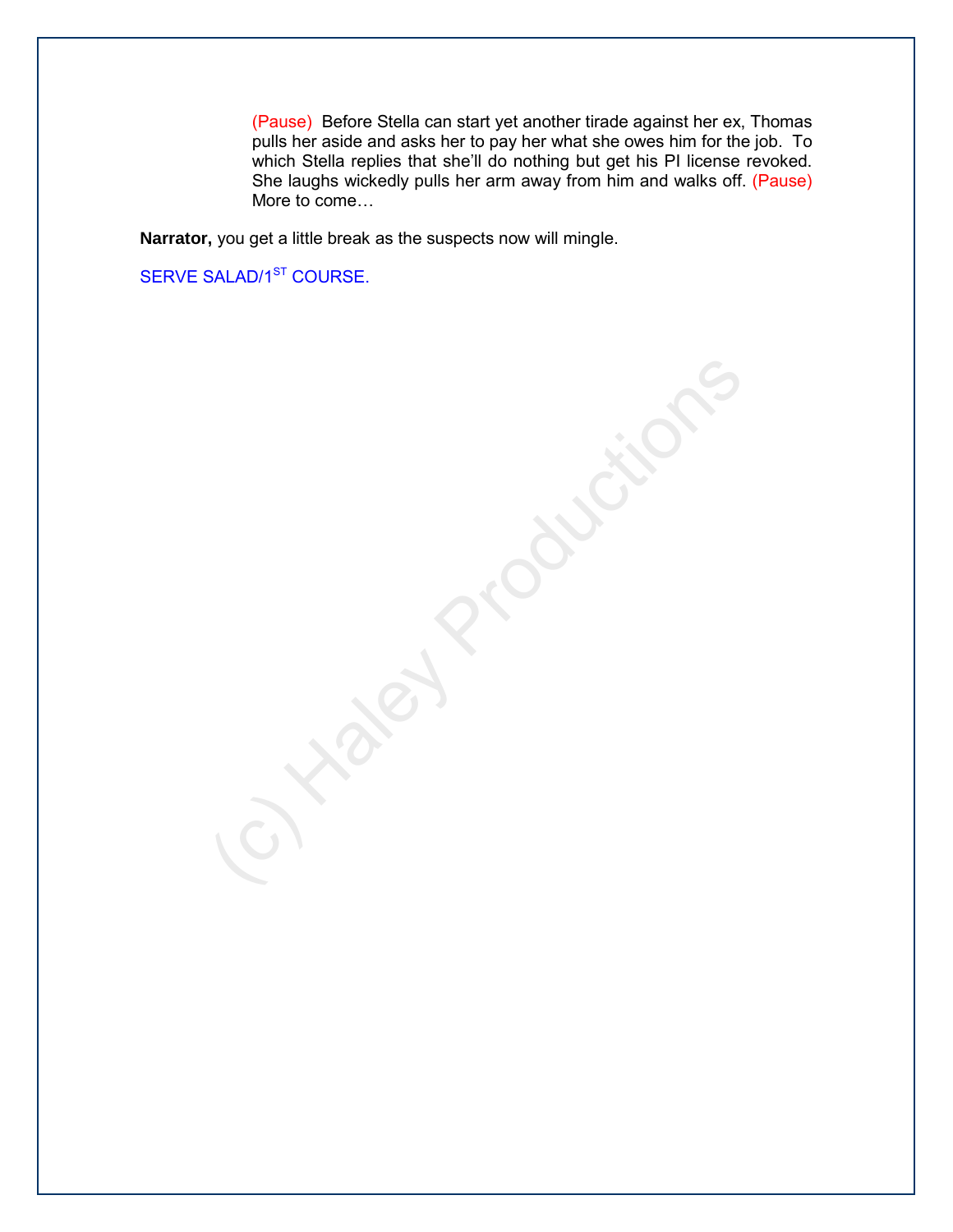**This is just a sample of the game.**

**Here's what you will receive when you purchase this Haley Productions Murder Mystery Game for fun or for teambuilding:**

# Our regular murder mystery games (\$24.99) complete package includes:

**PRIMARY GOAL: Just having FUN!!** Perfect for house parties, fundraisers and other events where it's all about having a very memorable, fun time.

### **WHAT'S INCLUDED WITH YOUR PURCHASE:**

 $\odot$  Friendly, helpful support via email

## *AND MASTER COPIES OF:*

⊙ Step By Step Organizer Instructions, Planning Checklist and Supply List *(approx. 10 pages)*

¤ The Mystery Script (of course). *Scripts are approximately 40 to 50 pages; these can be emailed to your prime suspects. Scripts provide further instructions.*

### **There are 2 versions of the game available to you with purchase:**

**Version 1 is the Know It All version** wherein the prime suspects get the script/sequence of actions ahead of time and will know whodunit. Your suspects won't have to memorize a lot of dialogue but they will have to be familiar with a sequence of events/actions. They'll have to carry out suspicious activities to set themselves up as suspects and make sure their guests know some key facts. This format will allow them to better play off the guests and get them actively participating in the mystery.

**Version 2 is the Narrator Version**. You'll add a narrator to narrate the mystery (tell the story) while the prime suspects act out what the narrator is saying. They will not need to know whodunit in this version. They'll only get their character descriptions and some set up information ahead of time.

 $\odot$  Prime Suspect Guidelines chock full of helpful hints on how to prepare for the exciting mystery party and their role as a suspect in a murder (for scripts where the suspects will know whodunit).

 $\odot$  The Program. You'll provide this program to all participants. It'll be their guide by providing the basic plot of the mystery, the primary suspect list and the "rules" of the game - all the info they need will be right in front of them at all times. Go here for a sample:

https://www.haleyproductions.com/mystery/ProgramSample.pdf

 $\odot$  The Detective's Evidence Record (solution sheet). They'll fill this out as the mystery progresses (notes, clues, evidence, method of murder, motives and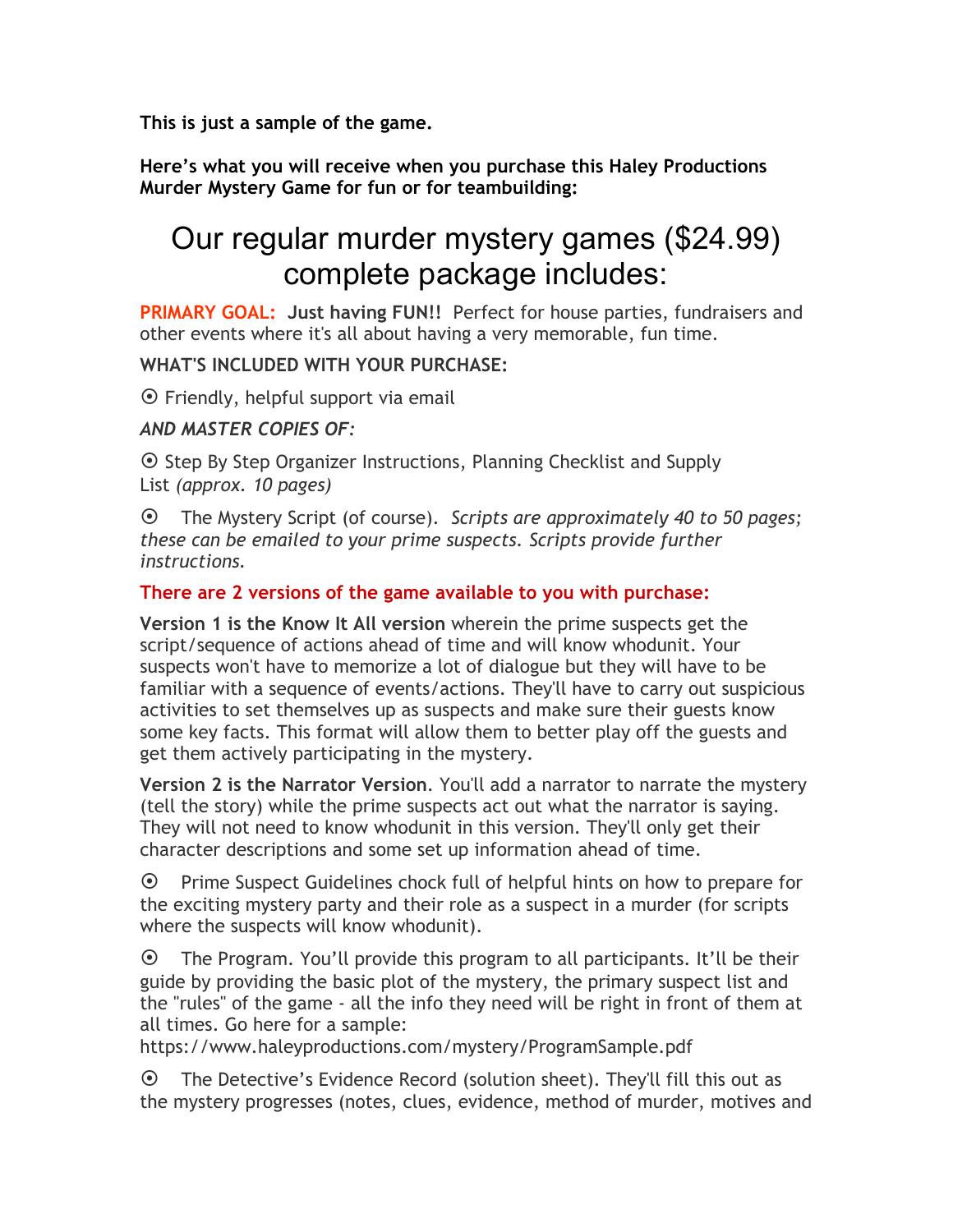their theories on whodunit) and hand it in at the end of the mystery before the killer is revealed.

 $\odot$  The Invitation. You can use our printable invitation included with the kit or see our mystery game resource page for a list of e-invite URL's to send all your party invites via email (all free to use). Resource page: https://www.haleyproductions.com/resourcesmmg.html

 $\odot$  Secondary Suspect Instructions (optional). EVERYONE will be actively involved in this mystery because it will be their job to solve the case and because you'll be encouraging them to come in costume and in character. Use any or all of the secondary suspects included with each mystery game if you have "extra" cast members you want to use or if you have some guests who want to take on a character but not take on the full responsibility of a primary suspect. *FOR LARGE GROUP MYSTERIES (75 OR MORE):* We definitely suggest you cast your secondary suspects. During the mystery it will be the secondary suspects' "job" to act as general support for the primary suspects. They'll roam the room "gossiping" about the goings-in, quiet the audience down during a main action, answer questions, bring primary suspects to tables for questioning and make sure your guests have seen the physical clues that have been revealed.

- $\odot$  Outstanding and Bumbling Detective Award Certificates
- $\odot$  Paper Clues (for ex. a medicine label or a will)
- ¤ Name Tags/Dinner Table Place-cards (optional use)
- $\odot$  Thank You Notes

 $\odot$  "I'm Dead" Sign for your victims so they can come back and enjoy the rest of the mystery (optional use)

 $\odot$  Mug shot Placard (optional use)

 $\odot$  Costume Suggestions For The Prime Suspects. Also, if you select a show set outside of modern day we include costume illustrations. (Check out our mystery game resource page for costume and historical links if your script is a period piece. *That page is a great resource for you in general so please book mark it: https://www.haleyproductions.com/resourcesmmg.html.)*

**WHAT WILL YOU NEED TO BUY?** You'll need to provide a few items like murder weapons *(like a fake knife, a pill bottle for a poisoning or rope for example)*. We'll let you know exactly what you need to buy/obtain in our handy organizer guide that comes with each mystery game. Everything you'll need to get will be very easy to find and very inexpensive.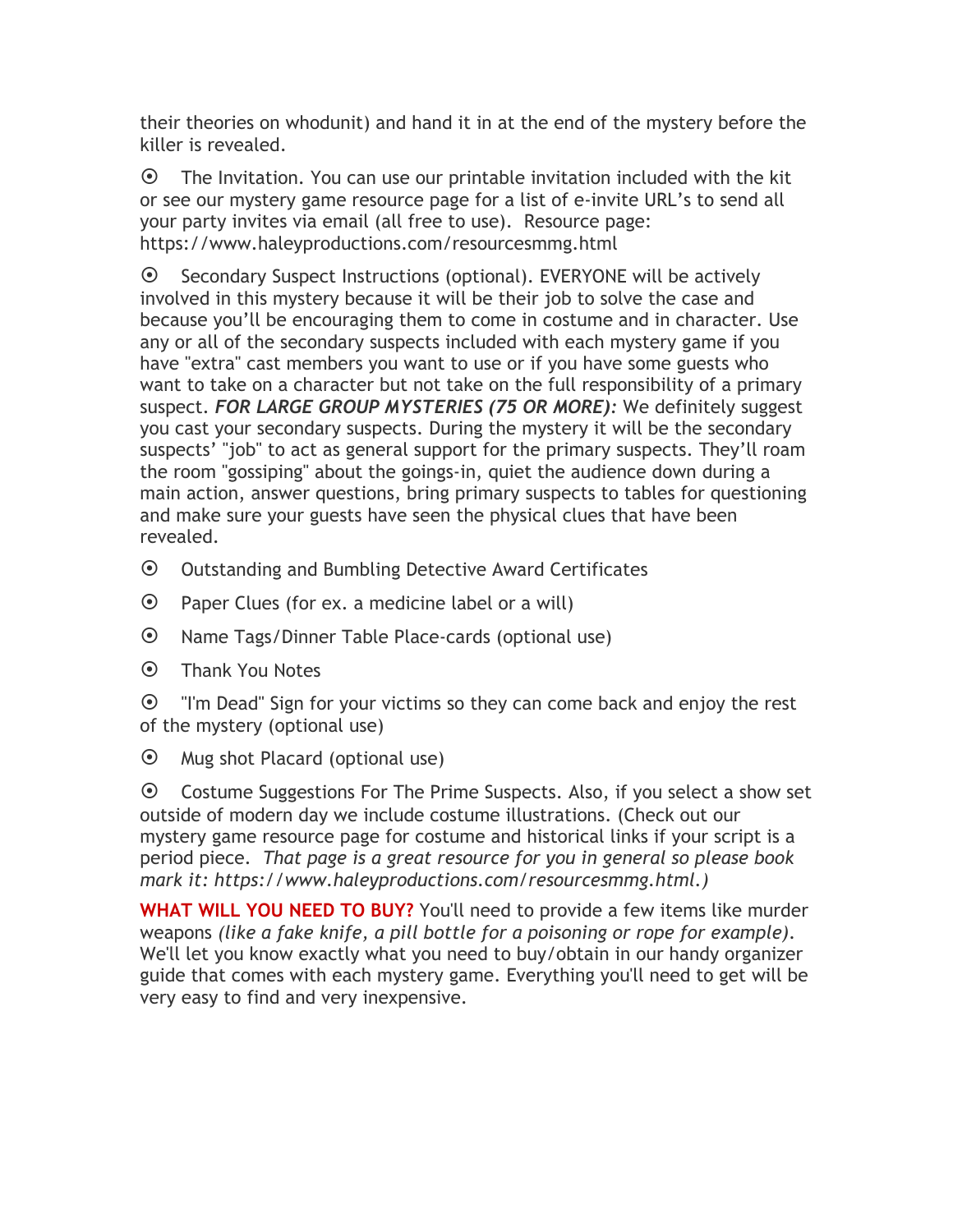## Our corporate team building mystery complete package includes:

**PRIMARY GOAL: Corporate team building.** Improve communication skills, listening skills, problem-solving skills & performance. Emphasize multi-tasking, goal setting & strategic thinking in a group atmosphere. *All while having lots of fun of course! (My many years (since 1988) of hands on experience, expertise and knowledge will help you take the guesswork out of how to build a better team and will save you hours of prep, research and design time.)*

\*\* A double asterisk indicates material only included in the teambuilding version of the mystery game, but not in the regular version.

 $\odot$  Friendly, helpful support via email

#### *AND MASTER COPIES OF:*

¤ **\* \*** Team Building Instructions and Materials *(approx. 32 pages)*

¤ **\* \*** Team Building Adaptations to the Mystery Script & Your Planning/To-Do **Checklist** 

¤ Team Roles and Rules

¤ **\* \*** Teamwork Cheat Sheet

¤ Team Solution Sheet/Evidence Record

¤ **\* \*** Open Now Labels - for Teamwork Projects

 $\odot$  Final Presentation Scoring Cards

¤ **\* \*** Opening Speech by Organizer to the Teams

¤ **\* \*** Facilitator Assessment Form for Team Observation & "Teams in Trouble" Guide

• **\* \*** Teamwork Assessment Form for you to use during debrief and to hand out to participants

¤ **\* \*** Addendum (Optional Use Only): A Bonus Project and Our Getting To Know You Form to help you get to know your team better.

#### ¤ **\* \*** Teamwork Project

¤ The Mystery Script **\* \* Adapted for Team Building:** The participants will be divided into teams (usually each table represents a team) and will receive instructions for solving the case as a team. They'll be assigned team roles and, to incorporate multi-tasking, they'll be asked to complete a project while working together to solve the case, which they'll present to the other teams. Each team's speaker will also present their findings at the conclusion of the mystery. *(Scripts are approximately 40 to 50 pages; these can be emailed to your prime suspects. Scripts provide further instructions.)*

#### **There are 2 versions of the game available to you with purchase:**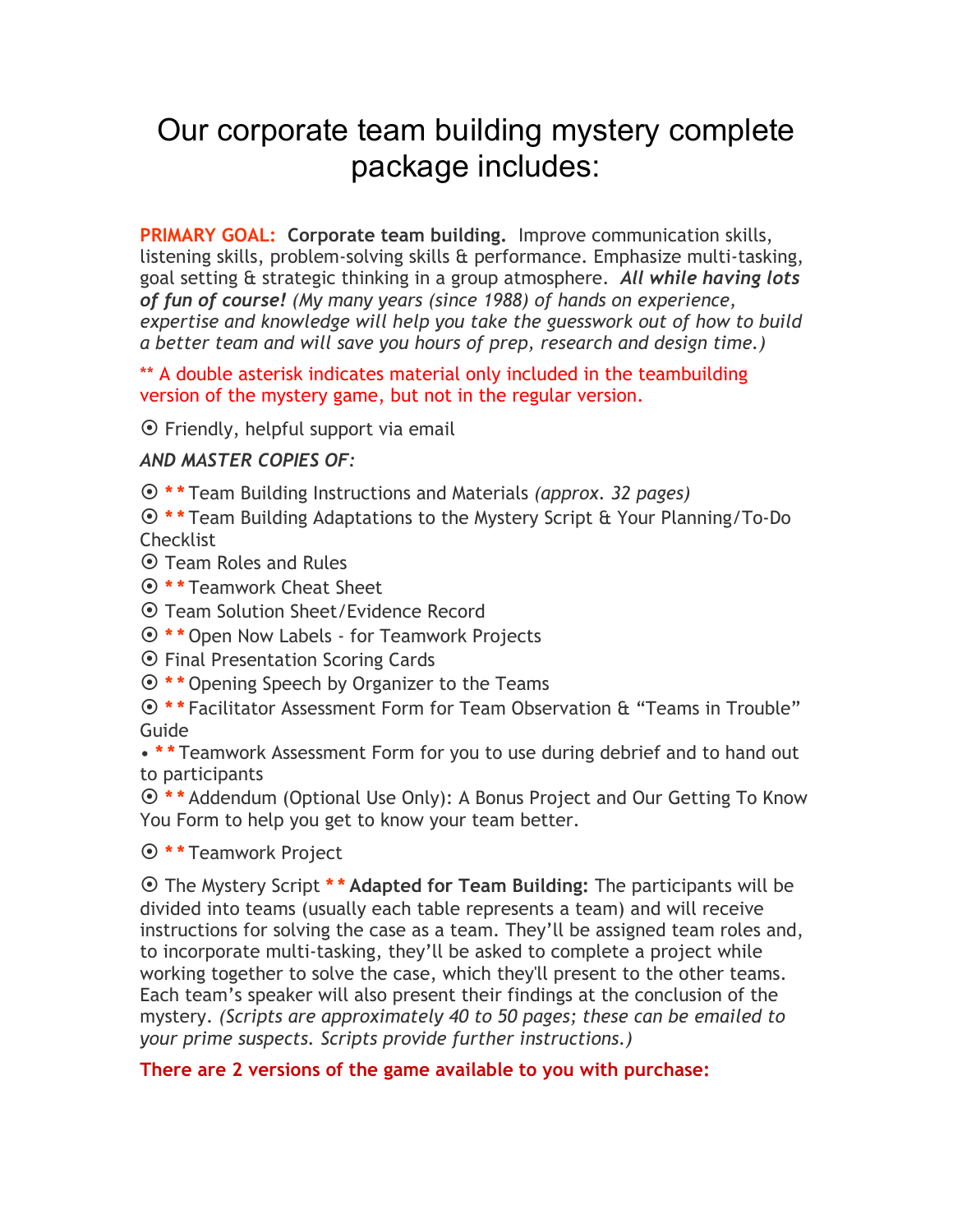Version 1 is the **Know It All Version** where the team of suspects will know whodunit. It will be their job, as primary suspects, to work AS AN ENTHUSIASTIC, WELL-FUNCTIONING TEAM to present a cohesive - and fun murder mystery).

Version 2 is the **Narrator Version**. You'll add a narrator to narrate the mystery (tell the story) while the prime suspects act out what the narrator is saying. They will not need to know whodunit in this version. They'll only get their character descriptions and some set up information ahead of time. Your prime suspects will not be functioning as a team as much in this version because they won't know any specifics on what they will be doing during the actual mystery but they will need to be prepared by knowing their fellow suspects and their relationships with them.

 $\odot$  Step By Step Organizer Instructions, Planning Checklist and Supply List

⊙ Prime Suspect Guidelines chock full of helpful hints on how to prepare for the exciting mystery party and their role as a suspect in a murder (for scripts where the suspects will know whodunit).

 $\odot$  The Program. You'll provide this program to all participants. It'll be their guide by providing the basic plot of the mystery, the primary suspect list and the "rules" of the game - all the info they need will be right in front of them at all times. Here's a sample:

https://www.haleyproductions.com/mystery/ProgramSample.pdf

 $\odot$  The Invitation. You can use our printable invitation included with the kit or see our mystery game resource page for a list of e-invite URL's to send all your party invites via email (all free to use).

Resource page: https://www.haleyproductions.com/resourcesmmg.html

¤ Secondary Suspect Instructions (optional). EVERYONE will be actively involved in this mystery because it will be their job to solve the case and because you'll be encouraging them to come in costume and in character. Use any or all of the secondary suspects included with each mystery game if you have "extra" cast members you want to use or if you have some guests who want to take on a character but not take on the full responsibility of a primary suspect. *FOR LARGE GROUP MYSTERIES (75 OR MORE):* We definitely suggest you cast your secondary suspects. During the mystery it will be the secondary suspects' "job" to act as general support for the primary suspects. They'll roam the room "gossiping" about the goings-in, quiet the audience down during a main action, answer questions, bring primary suspects to tables for questioning and make sure your guests have seen the physical clues that have been revealed.

- ¤ Award Certificates
- $\odot$  Paper Clues (for ex. a medicine label or a will).
- ⊙ Name Tags/Dinner Table Place-cards (optional use).